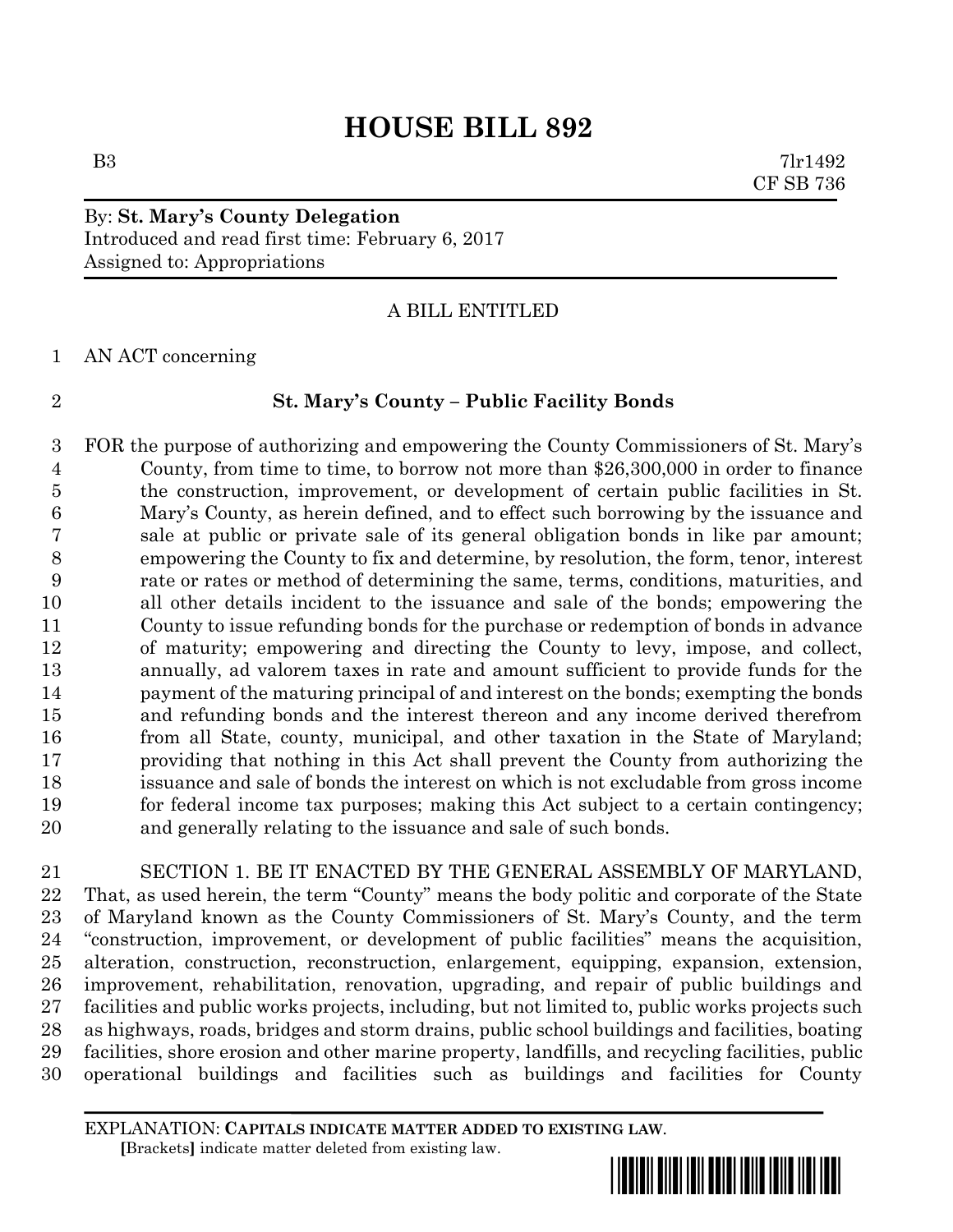## **HOUSE BILL 892**

 administrative use, capital improvements to the Wicomico Shores Taxing District, County athletic facilities, the community college, community swimming pools, public safety, health, and social services, libraries, commuter air service facilities, refuse disposal buildings and facilities, and parks and recreation buildings and facilities, together with the costs of acquiring land or interests in land as well as any related architectural, financial, legal, planning, or engineering services.

 SECTION 2. AND BE IT FURTHER ENACTED, That the County is hereby authorized to finance any part or all of the costs of the public facilities described in Section 1 of this Act, and to borrow money and incur indebtedness for that purpose, at one time or from time to time, in an amount not exceeding, in the aggregate, \$26,300,000 and to evidence such borrowing by the issuance and sale upon its full faith and credit of general obligation bonds in like par amount, which may be issued at one time or from time to time, in one or more groups or series, as the County may determine.

 SECTION 3. AND BE IT FURTHER ENACTED, That the bonds shall be issued in accordance with a resolution of the County, which shall describe generally the construction, improvement, or development of public facilities for which the proceeds of the bond sale are intended and the amount needed for those purposes. The County shall have and is hereby granted full and complete authority and discretion in the resolution to fix and determine with respect to the bonds of any issue: the designation, date of issue, denomination or denominations, form or forms, and tenor of the bonds which, without limitation, may be issued in registered form within the meaning of § 19–204 of the Local Government Article of the Annotated Code of Maryland, as amended; the rate or rates of interest payable thereon, or the method of determining the same, which may include a variable rate; the date or dates and amount or amounts of maturity, which need not be in equal par amounts or in consecutive annual installments, provided only that no bond of any issue shall mature later than 30 years from the date of its issue; the manner of selling the bonds, which may be at either public or private sale, for such price or prices as may be determined to be in the best interests of St. Mary's County; the manner of executing and sealing the bonds, which may be by facsimile; the terms and conditions, if any, under which bonds may be tendered for payment or purchase prior to their stated maturity; the terms or conditions, if any, under which bonds may or shall be redeemed prior to their stated maturity; the place or places of payment of the principal of and the interest on the bonds, which may be at any bank or trust company within or without the State of Maryland; covenants relating to compliance with applicable requirements of federal income tax law, including (without limitation) covenants regarding the payment of rebate or penalties in lieu of rebate; covenants relating to compliance with applicable requirements of federal or state securities laws; and generally all matters incident to the terms, conditions, issuance, sale, and delivery thereof.

 The bonds may be made redeemable before maturity, at the option of the County, at such price or prices and under such terms and conditions as may be fixed by the County prior to the issuance of the bonds, either in the resolution or in a bond order pursuant to the bond resolution. The bonds may be issued in registered form and provision may be made for the registration of the principal only. In case any officer whose signature appears on any bond ceases to be such officer before the delivery thereof, such signature shall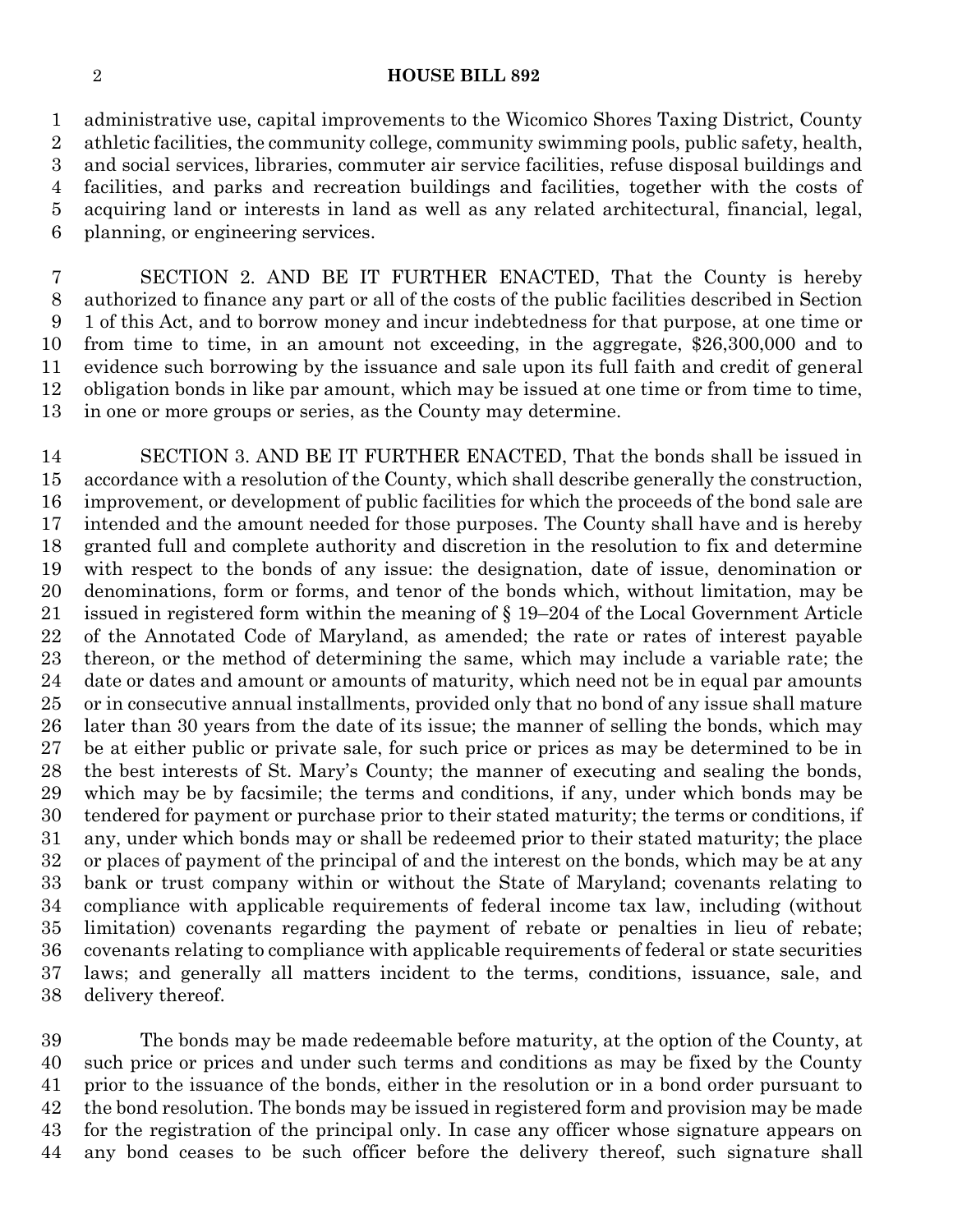#### **HOUSE BILL 892** 3

 nevertheless be valid and sufficient for all purposes as if he had remained in office until such delivery. The bonds and the issuance and sale thereof shall be exempt from the provisions of §§ 19–205 and 19–206 of the Local Government Article of the Annotated Code of Maryland, as amended.

 The County may enter into agreements with agents, banks, fiduciaries, insurers, or others for the purpose of enhancing the marketability of any security for the bonds and for the purpose of securing any tender option that may be granted to holders of the bonds, all as may be determined and presented in the aforesaid resolution, which may (but need not) state as security for the performance by the County of any monetary obligations under such agreements the same security given by the County to bondholders for the performance by the County of its monetary obligations under the bonds.

 If the County determines in the resolution to offer any of the bonds by solicitation of competitive bids at public sale, the resolution shall fix the terms and conditions of the public sale and shall adopt a form of notice of sale, which shall outline the terms and conditions, and a form of advertisement, which shall be published in one or more daily or weekly newspapers having a general circulation in the County and which may also be published in one or more journals having a circulation primarily among banks and investment bankers. At least one publication of the advertisement shall be made not less than 10 days before the sale of the bonds.

 Upon delivery of any bonds to the purchaser or purchasers, payment therefor shall be made to the Treasurer of St. Mary's County or such other official of St. Mary's County as may be designated to receive such payment in a resolution passed by the County before such delivery.

 SECTION 4. AND BE IT FURTHER ENACTED, That the net proceeds of the sale of bonds shall be used and applied exclusively and solely for the acquisition, construction, improvement, or development of public facilities for which the bonds are sold. If the amounts borrowed shall prove inadequate to finance the projects described in the resolution, the County may issue additional bonds with the limitations hereof for the purpose of evidencing the borrowing of additional funds for such financing, provided the resolution authorizing the sale of additional bonds shall so recite, but if the net proceeds of the sale of any issue of bonds exceed the amount needed to finance the projects described in the resolution, the excess funds so borrowed and not expended shall be applied to the payment of the next principal maturity of the bonds or to the redemption of any part of the bonds which have been made redeemable or to the purchase and cancellation of bonds, unless the County shall adopt a resolution allocating the excess funds to the acquisition, construction, improvement, or development of other public facilities, as defined and within the limits set forth in this Act.

 SECTION 5. AND BE IT FURTHER ENACTED, That the bonds hereby authorized shall constitute, and they shall so recite, an irrevocable pledge of the full faith and credit and unlimited taxing power of the County to the payment of the maturing principal of and interest on the bonds as and when they become payable. In each and every fiscal year that any of the bonds are outstanding, the County shall levy or cause to be levied ad valorem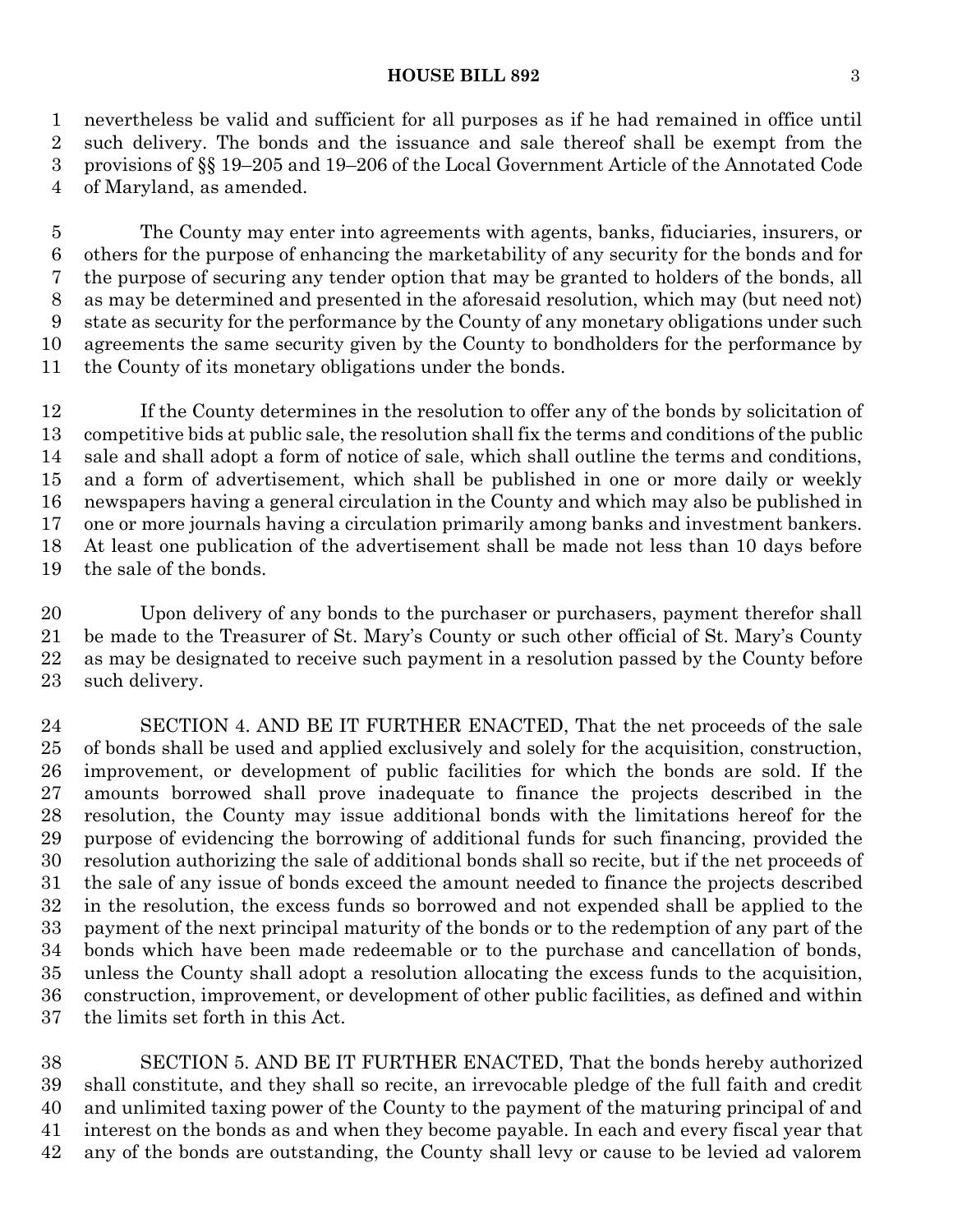#### **HOUSE BILL 892**

 taxes upon all the assessable property within the corporate limits of the County in rate and amount sufficient to provide for or assure the payment, when due, of the principal of and interest on all the bonds maturing in each such fiscal year and, in the event the proceeds from the taxes so levied in any such fiscal year shall prove inadequate for such payment, additional taxes shall be levied in the succeeding fiscal year to make up any such deficiency. The County may apply to the payment of the principal of and interest on any bonds issued hereunder any funds received by it from the State of Maryland, the United States of America, any agency or instrumentality thereof, or from any other source, if such funds are granted for the purpose of assisting the County in financing the acquisition, construction, improvement, or development of the public facilities defined in this Act and, to the extent of any such funds received or receivable in any fiscal year, the taxes that are required to be levied under this Act may be reduced accordingly.

 SECTION 6. AND BE IT FURTHER ENACTED, That the County is further authorized and empowered, at any time and from time to time, to issue its bonds in the manner hereinabove described for the purpose of refunding, by payment at maturity or upon purchase or redemption, any bonds issued hereunder. The validity of any such refunding bonds shall in no way be dependent upon or related to the validity or invalidity of the obligations so refunded. The powers herein granted with respect to the issuance of bonds shall be applicable to the issuance of refunding bonds. Such refunding bonds may be issued by the County in such an amount as shall be necessary for the purpose of providing it with funds to pay any of its outstanding bonds issued hereunder at maturity, for the purpose of providing it with funds to purchase in the open market any of its outstanding bonds issued hereunder, prior to the maturity thereof, or for the purpose of providing it with funds for the redemption prior to maturity of any outstanding bonds issued hereunder which are, by their terms, redeemable, for the purpose of providing it with funds to pay interest on any outstanding bonds issued hereunder prior to their payment at maturity of purchase or redemption in advance of maturity, or for the purpose of providing it with funds to pay any redemption or purchase premium in connection with the refunding of any of its outstanding bonds issued hereunder. The proceeds of the sale of any such refunding bonds shall be segregated and set apart by the County as a separate trust fund to be used solely for the purpose of paying the purchase or redemption prices of the bonds to be refunded.

 SECTION 7. AND BE IT FURTHER ENACTED, That the County may, prior to the preparation of definitive bonds, issue interim certificates or temporary bonds, exchangeable for definitive bonds when such bonds have been executed and are available for such delivery, provided, however, that any such interim certificates or temporary bonds shall be issued in all respects subject to the restrictions and requirements set forth in this Act. The County may, by appropriate resolution, provide for the replacement of any bonds issued hereunder which shall have become mutilated or lost or destroyed upon such conditions and after receiving such indemnity as the County may require.

 SECTION 8. AND BE IT FURTHER ENACTED, That any and all obligations issued pursuant to the authority of this Act, their transfer, the interest payable thereon, and any income derived therefrom in the hands of the holders thereof from time to time (including any profit made in the sale thereof) shall be and are hereby declared to be at all times exempt from State, county, municipal, or other taxation of every kind and nature